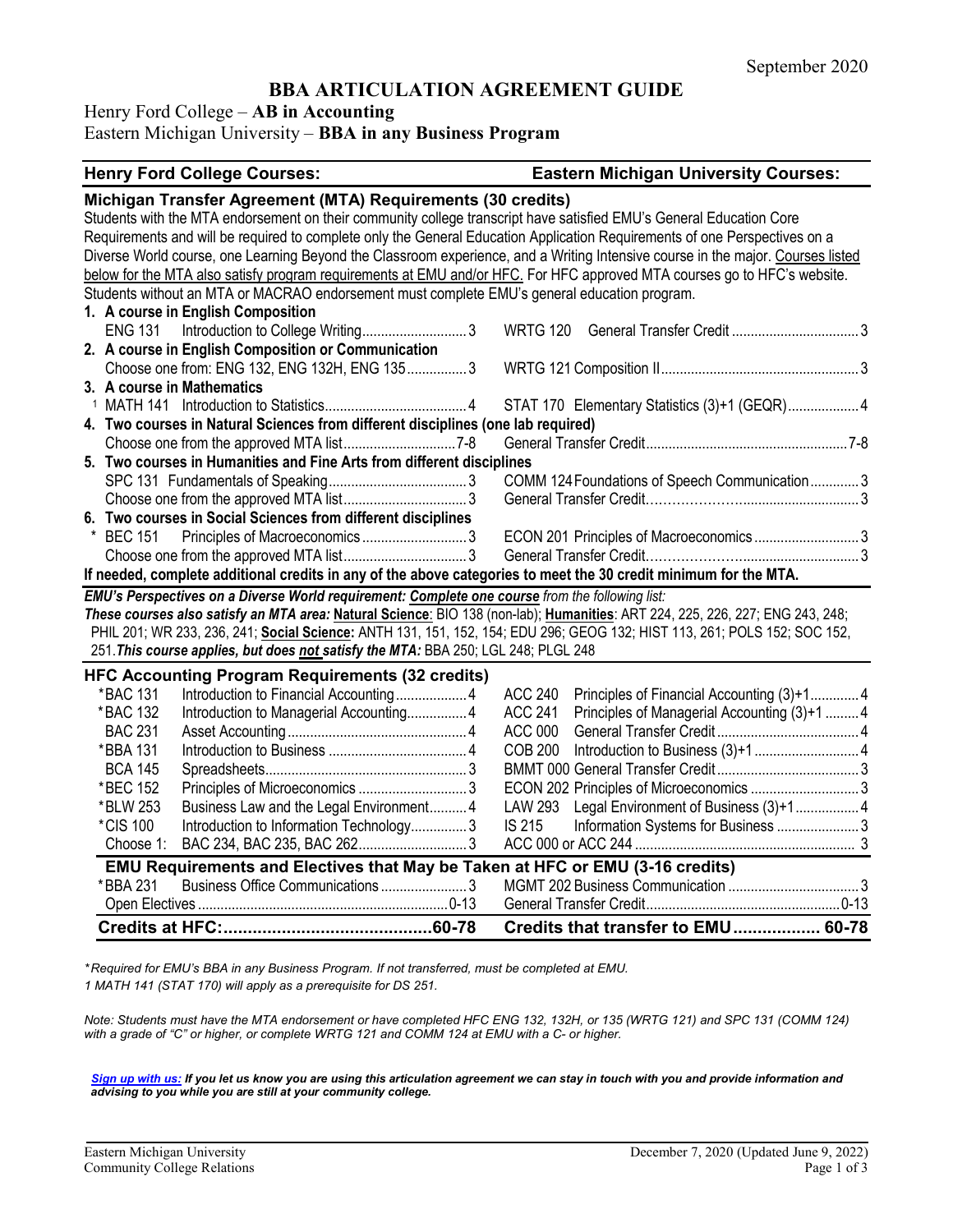# **BBA ARTICULATION AGREEMENT GUIDE**

Henry Ford College – **AB in Accounting** Eastern Michigan University – **BBA in any Business Program**

## **Completion of EMU's BBA Program**

| $(42-60 \text{ credits})$                          |
|----------------------------------------------------|
|                                                    |
|                                                    |
|                                                    |
| MGMT 386 Organizational Behavior & Theory3         |
|                                                    |
|                                                    |
| OM 374 Introduction to Production/Operations Mgmt3 |
|                                                    |

### **Discipline Requirements (24-33 credits)**

Students may complete discipline requirements in any of the following areas:

accounting, accounting information systems, computer information systems, economics, entrepreneurship, general business, marketing, management, finance, supply chain management

## **Writing Intensive Requirement**

Each student must complete a writing intensive course as part of the major. Consult your advisor for course options.

**Combined Degree Opportunities:** Accounting offers a 150 credit hour Combined BBA+MS in Accounting and Taxation; Accounting Information Systems offers a 150 credit hour Combined BBA+MS in Accounting Information Systems and Accounting. More information can be found in EMU's catalog.

## **LBC Requirement**

One Learning beyond the Classroom (LBC) course or noncredit experience must be completed at EMU. Consult College of Business advisor for options.

## **General Credits**

Complete enough additional electives to bring the credits at EMU to 42 credits and the total credits for the program to 124 credits.

### **Sample Sequence for completing the program:**

*Students following this agreement have the option of selecting any of the following disciplines to complete the BBA: accounting, computer information systems, economics, entrepreneurship, general business, marketing, management, finance, or supply chain management. The recommended course sequence for each discipline can be obtained from the COB Advising Center.* 

| <b>First Semester</b>                     | 12-15 credits |
|-------------------------------------------|---------------|
|                                           |               |
|                                           |               |
| <b>Second Semester</b>                    | 12-15 credits |
| Discipline Requirements or Electives  6-9 |               |
| <b>Third Semester</b>                     | 12-15 credits |
| <b>Fourth Semester</b>                    | 6-15 credits  |

*The minimum credits required to graduate is 120 but the total will vary depending on the business discipline completed at EMU and the program completed at HFC. If enough credits are not transferred, additional credits will need to be completed at EMU to satisfy the minimum required for graduation.*